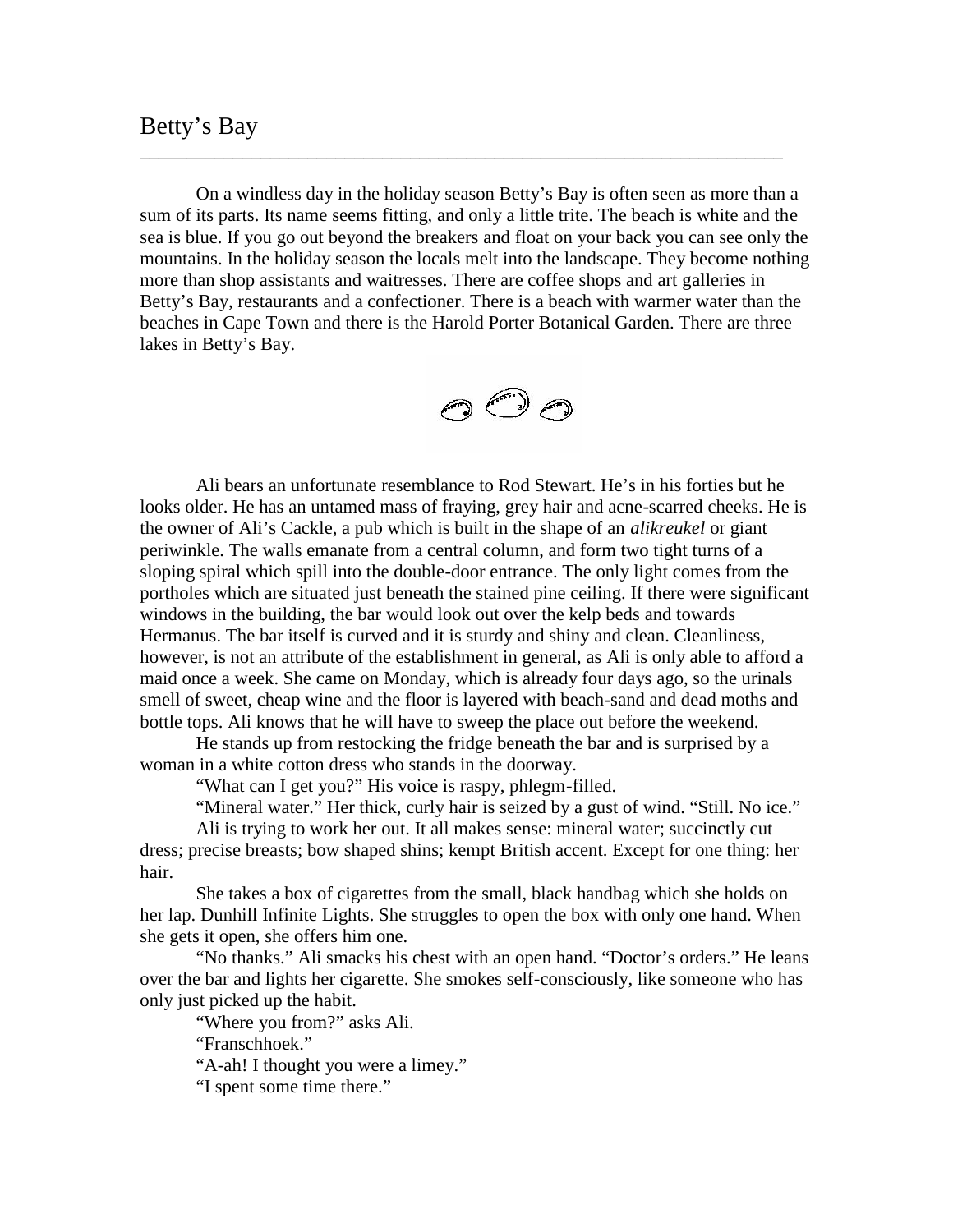Ali notices that the ash of her cigarette is about to break and fall. He passes her a the size of an outstretched hand. Its inside glistens blue and silver and pink. The dim light of the pub can be seen through eleven small oblate holes at its deepest corner.

"What's this?" She turns it over. Its outside is bleached white with calcification and ribbed with concentric gnarls. "It's…amazing."

"Perlemoen. Ashtray"

She doesn't take the hint, and ends up ashing on the bar. "What's that?"

"Perlemoen! Abalone! Big slimy buggers which plant themselves on a rock and hardly ever let go."

"Delightful."

"You can have it in steaks or you can slice it thin and fry it in batter. There's also an old recipe for it, where you stew it in a pod of kelp, together with white wine and cream."

"Why bother?"

"It's what the snobs would call a delicacy – you'll either love it or hate it. I reckon it's only worth eating if someone else is cooking. If you go through the *las* of shucking and scrubbing and rinsing in vinegar and tenderising with a spiked wooden mallet you'll have lost your appetite by the time it's cooked."

She says nothing.

"Another water?"

"No thanks." She zips her handbag closed and puts it over her shoulder. "Can you tell me where Bass Lake is?"

"Going for a dip?"

"No. A friend of mine lived here for a few months. He said I should take a look at it."

"It's the only lake in Betty's Bay *without* bass."

"He always called it that."

"Most people do. Its real name is Malkopsvlei. Mad-head's vlei, in Afrikaans. At the turn of the century there was a farmer, Mr. De Wet or Du Plooy, who used to bring his cows to graze at the  $la$ ."

"And everyone thought he was mad?"

"He grazed them on the eastern side of the lake, the muddy side. The cows got stuck in the mud with only their mad-heads poking from the lake."

She giggles. "What did he do?"

"Old Mr. De Wet was a bit of a *malkop* himself – instead of just taking his cows to one of the other lakes, he brought in wagonloads of beach sand to create a safe grazing place for his stock." Ali laughs at his own joke, before he makes it: "The Sol Kerzner of his time."

"My friend did say it had a lovely sandy beach." She stands up. "He could never work out where it came from."

Ali walks her to the door. "Just drive towards the mountain." He points. "And take the first right. You can't miss it."

As her car is driving away, he hears another female voice: "You won't believe it…" Cathy, the barmaid, has let herself in through the back door. She is tall, with a long neck and pointy shoulders that haven't yet settled. "The bloody septic tank is overflowing again."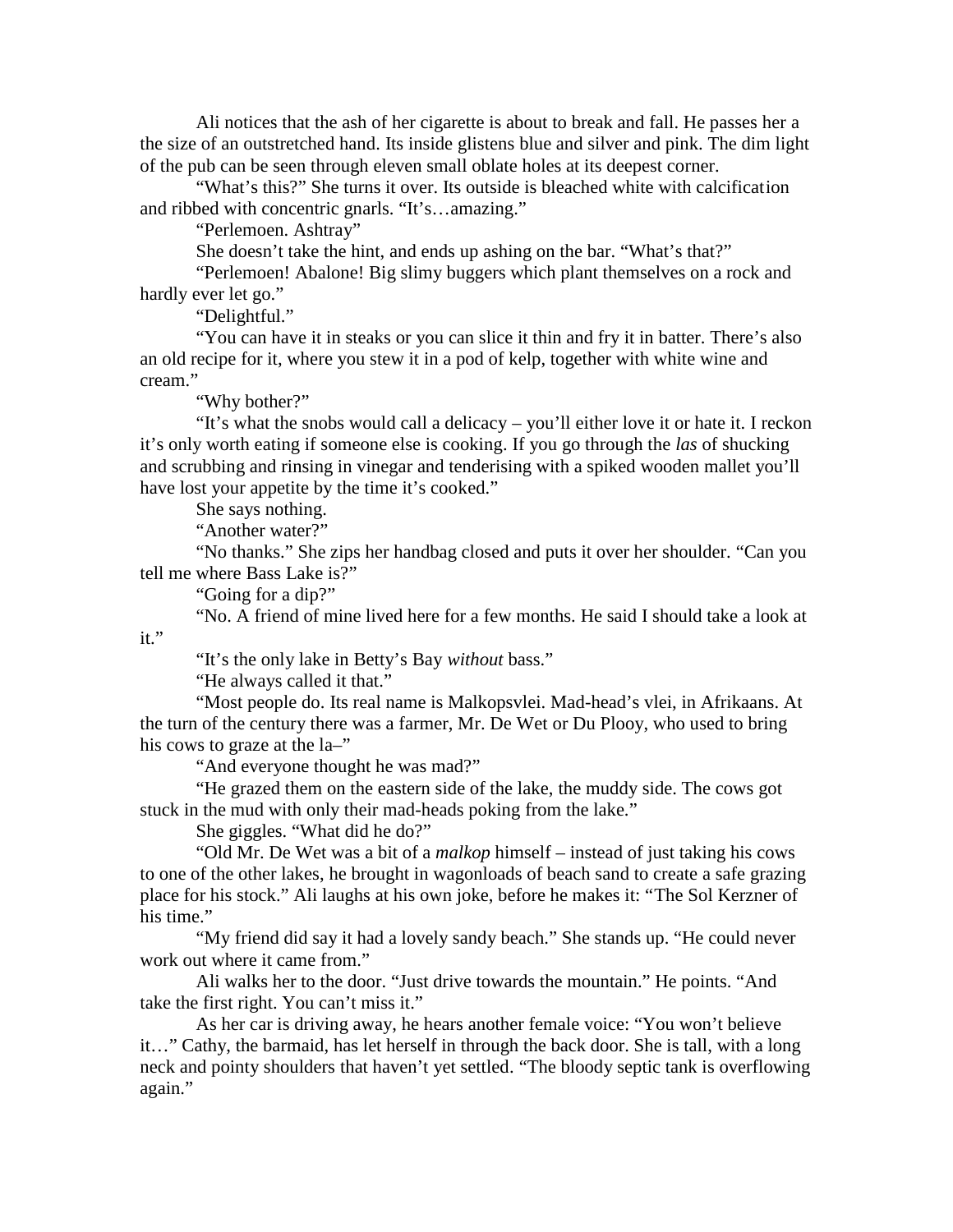"I know." He squeezes his nose closed between thumb and forefinger, making him sound like someone from *DuckTales*. "I've been keeping that door closed."

"Sorry. Guess I just ruined that idea." Cathy holds her hand to her nose as well. "Is Sucking Suzie coming?"

"Should be here any minute now."

"Thank God. We'll need it fixed by tonight."

While they wait Cathy sweeps the floor and Ali carries on restocking the fridge. Cathy goes to the storeroom to fetch a case of Windhoek.

"How was school?" asks Ali.

"Fine. I made the team for hockey tour."

"Awesome. Where you going?"

"Potchefstroom…it's the national schools' week."

"Pukke!" Ali laughs. "When?"

"June holidays."

They both turn towards the door when they hear the bass grumble of Sucking Suzie's engine. The large truck which must have once been white but is now smeared a rich brown comes to a halt in the parking lot. The driver jumps down from his seat and wipes his hands on his overalls. "The tank's there by the back garden, right?"

Ali nods.

"Can you direct me?" He motions towards his *handlanger*. "I don't trust him." "Sure, no problem."

The driver edges the truck onto the soggy lawn. The wheels seep into the soft soil but they do not plug. Ali stands behind the truck and waves it closer to the tank.

The driver leans out of his window. "Am I okay?"

"One way."

The driver gets out of the truck, again, and shouts: "*Maak hom vas,* Albert."

Albert takes one final drag of his rolly, tosses the *stompie* on the lawn and crushes it with his boot. He attaches the thick, grimy pipe to the tank and turns on the pump. Cathy cannot bear to listen to the gurgling sewerage, which sounds like a catfish in a swamp and smells worse, so she takes refuge inside. She has never been able to watch beyond this point, but she knows that the whole operation shouldn't take more than twenty minutes. Enough time to wipe down the tables and chairs, and sweep out the bathrooms.



Rainbows form when the weather is bad.

The northwester brings warmer currents to Betty's Bay. It channels through Disa Kloof where it gains momentum and bends trees. It brings rain which does not fall downwards, but attacks the two fishermen – Ali and his friend Herman – from the right hand side. The rain mixes with beach-sand and works its way under their oilskins and into their ears. Even the seagulls cannot fly in this wind, and they huddle together on the flat guano-blotched rock directly off the point.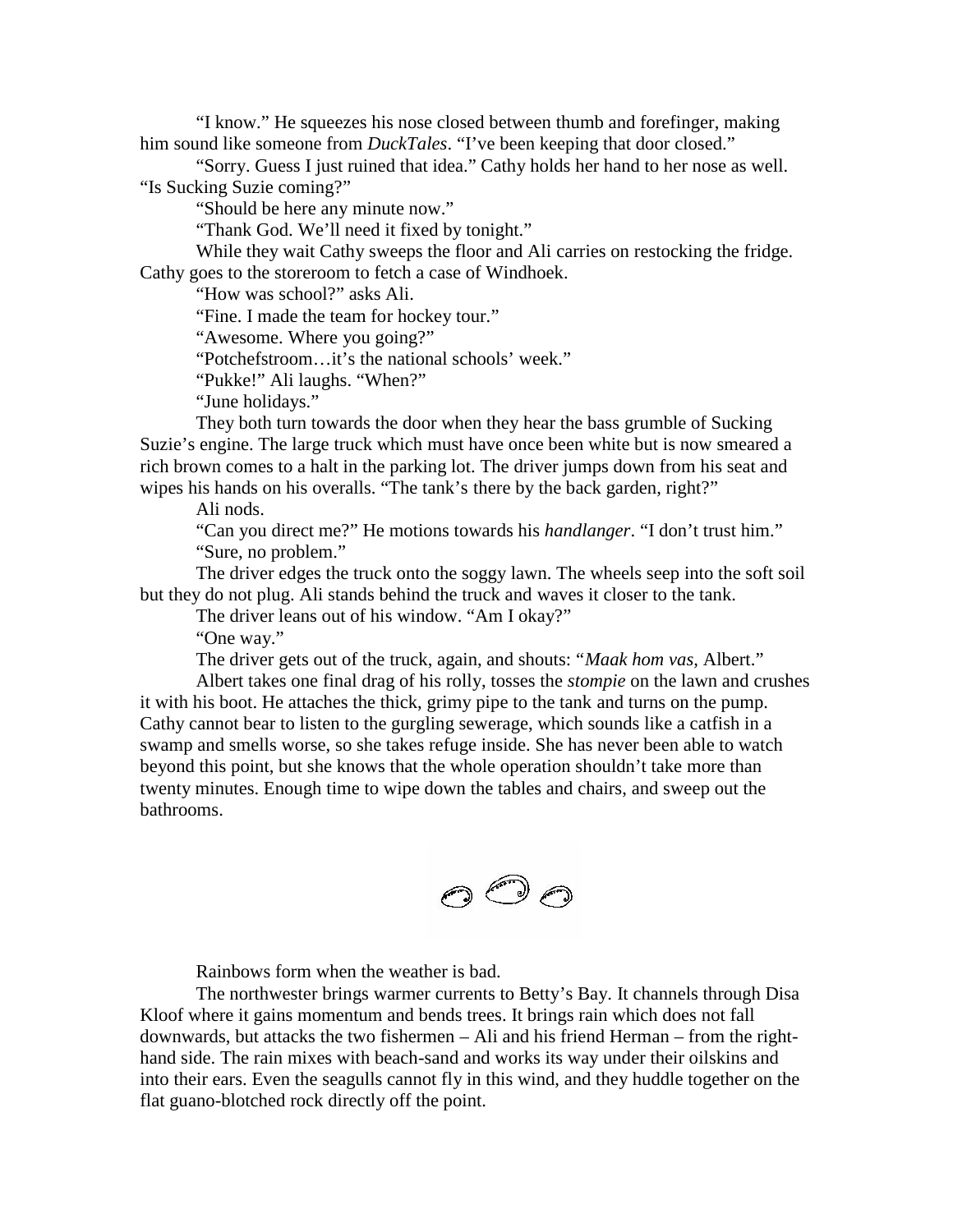Ali walks to the shallow breakers and fills Herman's bait bucket with water to thaw the frozen mussels. While he waits for them to defrost he baits his own hook – the redbait has been in the fridge for a few days and it has ripened well. Its juice is bright ochre and it stains fingers and shirtfronts; his tackle box; and even the white ghost cotton which is used to fasten the bait to the hook. He casts his line into a calm pocket just beyond the outcrop of rocks. He locks the spool on his reel and puts his rod in the length of beige PVC tube which has been spiked into the sand as a rod holder. By this time the mussels are soft and ready to use, and he pries open the shell of one of the bigger ones. "You just want me to put the whole thing on?"

"Ja. Start with the smooth thin bit, and bunch the guts around the point of the hook. You'll need lank elastic."

Soon the hook is adorned with a puckered lump that looks like an old petticoat. Old because its colour is marbled – streaks of green interrupt the beige. "Where d'you want me to cast this?" he asks.

"I'll do it."

"You sure?"

"Just point me in the right direction. I'll be fine."

"Where d'you want to cast?" he asks again.

"You know. The usual."

"The channel to the right of the rocks?"

"That's right."

"What're we waiting for then? Let's go." Ali walks slowly, carrying the rod on his shoulder. Its mucky, string-bound base pokes out behind him and serves as a guide for Herman to hold onto. When they come to the point where a small stream runs into the sea, causing the sand banks to erode, Ali turns Herman to face the ocean. "Just put it straight in front of you."

Herman releases the spool, and holds it still with his thumb. He brings the rod back over his right shoulder and thumbs the line carefully as it unravels from the spool. He clamps it firm when the sinker hangs about a foot below the tip. He thrusts the rod forward and relaxes the pressure applied by his thumb, sending the glistening lead weight outwards in a perfect arc, before it splashes into a dark green patch of water. Herman sees none of this and he does not know when to jam his thumb back onto the whirring spool. The line comes to an abrupt halt, but the spool does not stop spinning. This imbalance causes a terrible overwind. A crow's nest. Herman plucks at the tangled mess. "I'll have to work on my technique." He shrugs his shoulders.

"*Hakuna matata,* it'll come back. Let me sort that out for you." Ali takes the rod, and within a minute he has cleared the knot and it is ready for use again. "Let's try that one more time! I'll shout when I see it splash."

"Okay." Herman repeats the process and this time, aided by his friend's advice, executes the cast with precise aplomb. With such a cast his bait must be anchored just above the sandy bottom, in the churning water around the rocks. In the feeding zone.

The men walk up the beach, towards the dunes, and stand, holding their rods, in silence. Eventually Ali speaks: "It's beautiful today." His hair is coated with a film of gritty moisture. "They'll be biting soon."

"When's high tide?" Herman is twenty years younger than Ali but that doesn't mean he can't fish. He is tall and his collarbones protrude, creating a third dimension to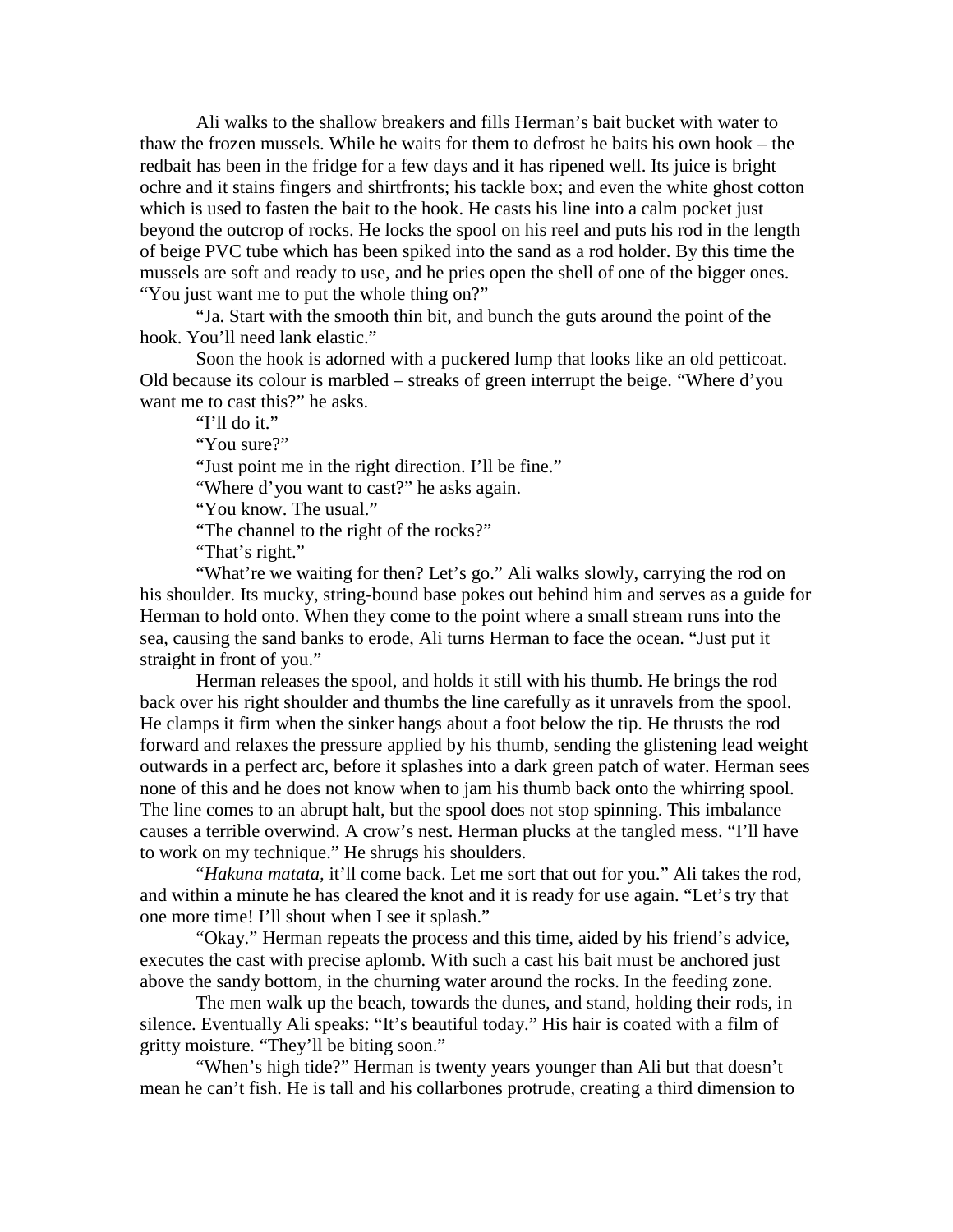his small chest. He wears sunglasses in spite of the rain and his curly black fringe sticks to his forehead.

"Four-thirty."

"What's the water look like?"

"A swirling black stew. Perfect."

Herman shivers in spite of the poncho he's wearing. Fishing for *galjoen* is never pleasant. Both of these men know this. The colder and wetter and windier it is, the more chance one has of catching anything.

"Jesus! There's someone having a stroll," Ali says, "Coming from Dawidskraal side."

"Must be *bedonderd*. Who the hell'd want to be out in this weather?"

"Who are we to talk?" Ali coughs.

A long period of silence follows. Both men hold their rods horizontally in an attempt to reduce the bowing of their lines in the wind. If there is too much slack in the line, it will be impossible to feel the bite of a hungry fish. They wait and shiver. Nothing – apart from the slow tugging of crayfish which get to the bait first and scare the fish away. They know that when the tide comes in, their luck should change."

"Any luck?" The solitary walker has reached them.

"Nothing yet," Ali replies, without turning to look at the questioner, "Just crayfish."

"Ja, there are too many bloody *kreef* these days." Herman faces the nearby horizon.

"Wait a minute." Ali turns to the woman. "Weren't you in the bar yesterday."

"I was," she says, almost affronted.

"What you doing out in this weather?" Herman has not shifted from his position twenty paces along the beach, so he is forced to shout against the wind.

"I needed some fresh air."

"You call this fresh?"

"I thought you might know...I found a Hessian sack about five hundred yards back."

"What was in it?"

"Dunno. I didn't check – it was in the water."

Herman reels his line in, frustrated. "Bloody poachers." He hands his rod to Ali, who puts it in its holder. Herman takes his cane from where it lies next to his tackle box and walks down the beach, towards Stony Point, tapping as he goes.

"What's got into him?" she asks.

"Perlemoen poachers. He gets *vies*."

"What d'you mean?"

"That sack you found is probably filled with *perlies*."

"Aren't you going to find out?"

"Damn right I am." Ali puts his rod in its holder, leaving his bait in the water. They walk further away from Herman.

"Poaching you say? I saw the sign in the parking lot, but it's all news to me…"

"The waters around Betty's Bay are a marine reserve. The Hendrik Fucking Verwoerd Marine Reserve to be exact."

"*President* Verwoerd?"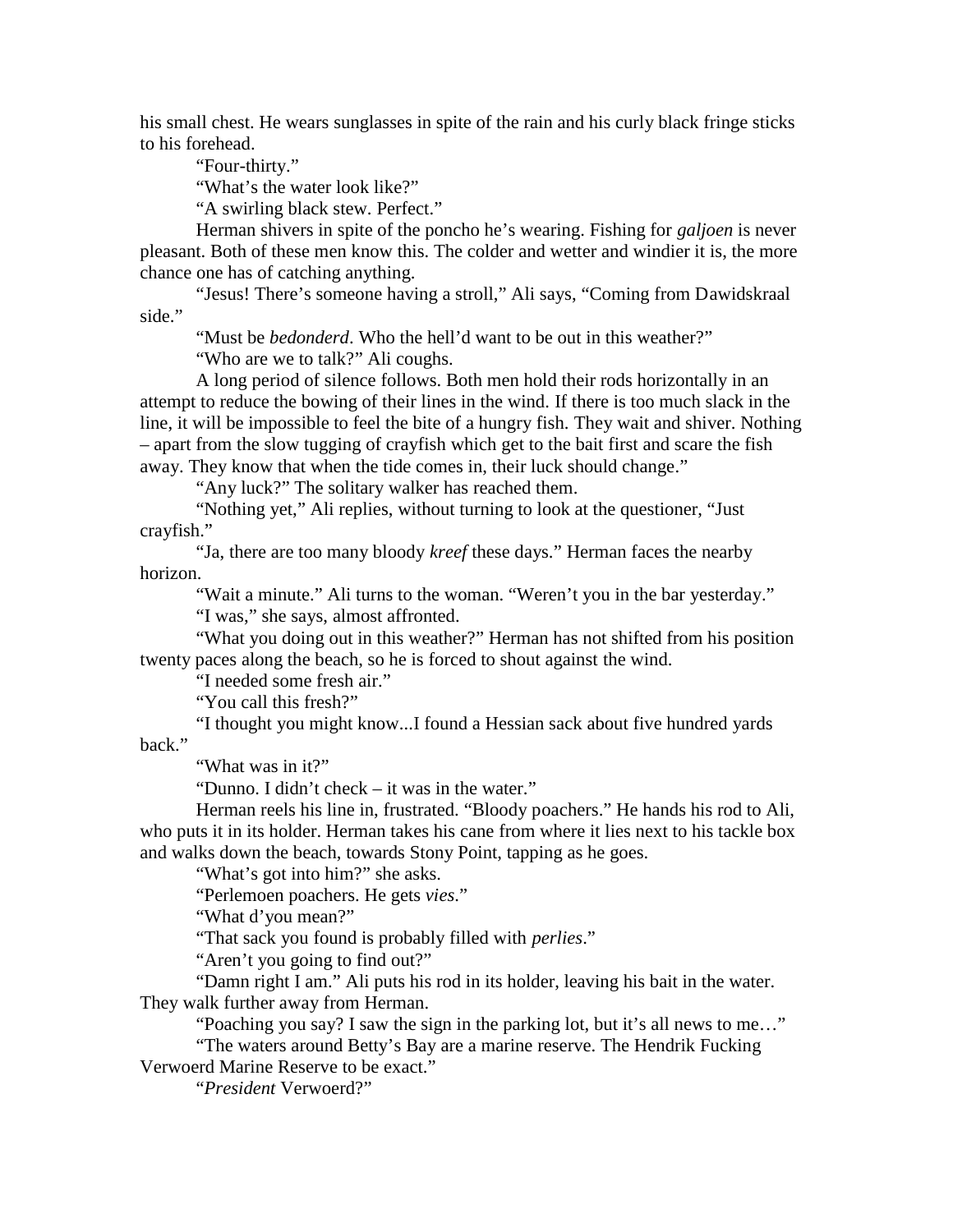"The old bugger had a holiday house here."

"Seriously?"

"It's still in the family. They sometimes fly the *vierkleur*."

"Unbelievable." She shakes her head. "You were saying…"

"Was I?"

"The marine reserve. Poachers."

Ali pulls the hood of his rain coat lower, to shield his eyes from the rain. "Back in the day it used to be chock-a-block with *perlies* the size of dinner plates. But the Chinks have moved in with scuba tanks and boats...there's nothing left..."

"What do they do with it?" She has wedged her hands into the pockets of her anorak, and she stoops as she walks.

"It all goes East. Fertility *kak*."

"Rhino horn, bear's testicles, perlemoen. Now I've heard it all."

Ali nods. "They've got a shitload to answer for."

"And the crayfish?"

"What?"

"Your friend was saying there were too many."

"You don't miss a trick, do you?" He pauses. "Betty's has always been *perlie* country, but in the last ten or fifteen years crays have trekked in from the West Coast. The cockroaches of the sea. They eat sea the urchins which shelter baby perlemoen, so it'll be really difficult for the *perlies* to get going again. Thirty years ago catching a *kreef* was something special. These days they're a menace."

"But the police…"

"We've got two cops for the whole area. Rooi-Els, Pringle, Kleinies. Between them they've got a 9mm revolver, two sets of handcuffs and a speed-trap camera."

She laughs a stilted, non-committal laugh and peers into the shallow water ahead of her. "We're just coming up to it now."

"Where?"

"There." She points to the breakers. "That dark thing."

"Oh," Ali mumbles, "It's deep." He wades into the water and drags the sack onto the shore. It bulges and stretches at the seams. He kneels next to it and slices it open with his fishing knife. He sticks his left hand into the sack.

Ali returns to the fishing rods alone. Herman is lying on his back in the sand. He has taken his sunglasses off and the rain batters his scarred eyelids.

"Have you called the cops?" asks Herman.

"What for?"

"The sack."

"Ag…it can wait."

"Don't be a *pillik*…"

"You'll never guess what was inside it."

"What?"

"Wheat," Ali laughs, "The staple diet of the western world."

"Must have fallen off a ship."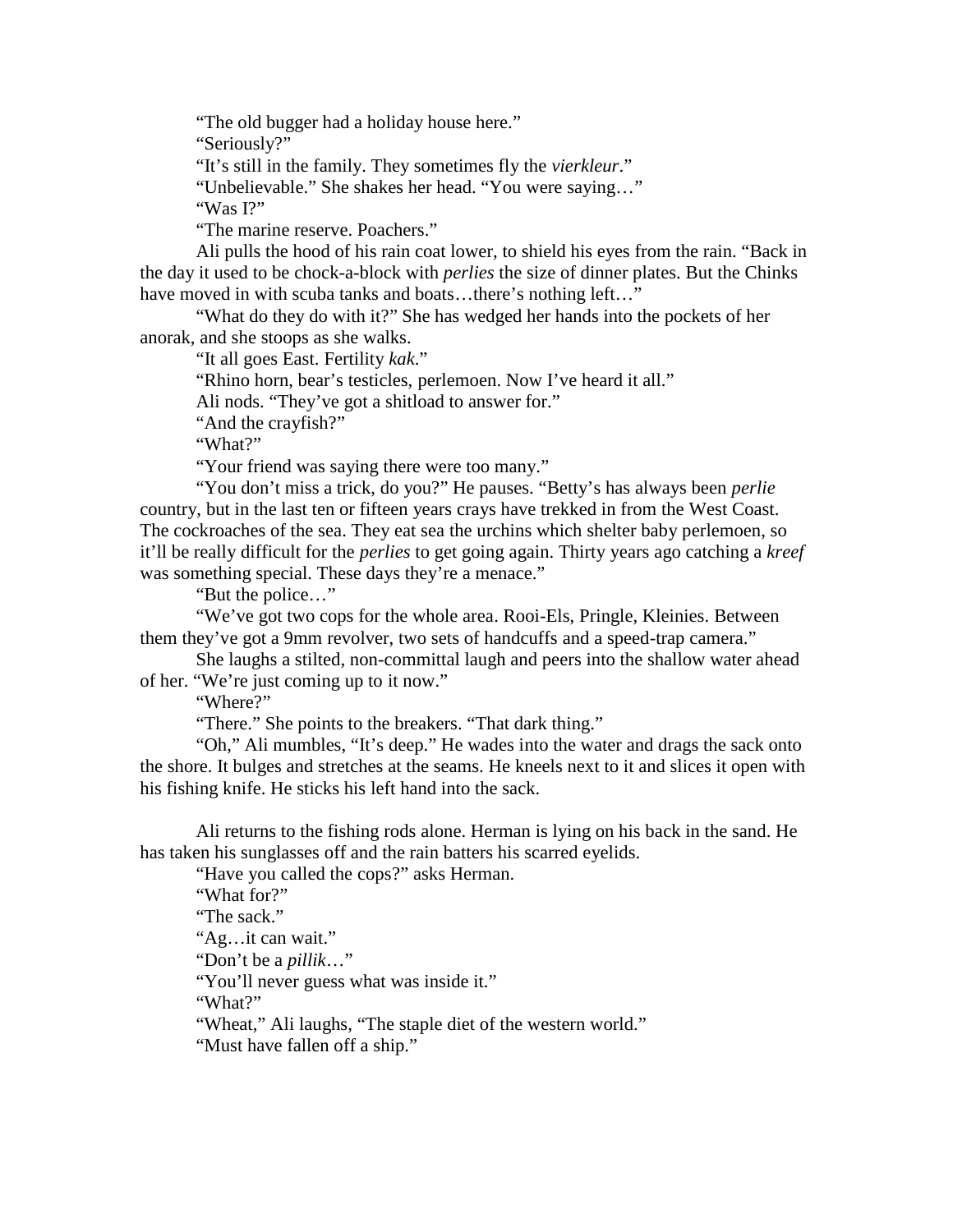They fish for a few more hours, only speaking occasionally. When it's too dark to thread a line through the eye of a hook, Ali packs their bags and they leave. They have caught nothing.

"Wanna come round to my place this evening for a few beers?"

"Aren't you working?"

"Ja, we can keep an eye on the pub from my *stoep*." Ali piles their stuff into the back of his Series 2 Landy. "It's not exactly high season."

"Tempting." Herman stands still for a second and inhales the sea air. "But I'm buggered and my ma's expecting me for supper."

$$
\bigcirc \overset{\text{def}}{\circ} \bigcirc
$$

When Selena gets back to her car she puts the heater on its highest setting and takes a box of Dunhills from the inside pocket of her jacket. By the time the lighter has popped out, the windows are already steamed up. She puts a soggy cigarette in her mouth and tries to light it. It smoulders and smokes but it won't light. She takes another one from the box and tries again. Same story. She presses a button on the centre-console and her window opens. She throws the cigarettes as far as she can and closes the window immediately. It's cold out there. Clasping her hands together, she puts them on the top of her head. She leans forward, resting her chin on the steering wheel, and cries. The dashboard is soon sodden with tears and raindrops.

"What's wrong with you?" she says aloud. She sits up and examines herself in the rear-view mirror. She rubs at her eyes and scrapes her hair back, out of the way of her face. "You're pathetic." She snivels, drawing some of the mucus up her nose and into her throat. "You don't even smoke, you fool!" She takes a tissue from the cubby-hole and wipes the mirror clean. She forces herself to smile. Her lips are almost purple and her eyes are red, but the rest of her face is bleached white. Her smile morphs into a hysterical sobbing laugh. She stays this way, laughing and crying, hunched over the steering wheel, for a lot longer than she would like.

Eventually she feels fit to drive. She demists the windows and puts a CD in her car radio. Acts Two and Three of Verdi's *Rigoletto*. The rain falls at right angles to her windscreen, but her Volvo doesn't struggle against the northwester. The music calms her and she even begins to forget that she's cold.

She likes Betty's Bay. Likes Ali, and his stories. Likes the raw weather and the absence of midweek bustle. Maybe she should give Rupert a call – he's been bugging her ever since she got back from Italy – and tell him what he wants to hear. That she'll make something for him. Maybe she'll do the research and let someone else direct it, but she knows she's ready to start working again. He'll jump at the offer and only then will she throw him the curveball. She'll work for him, but on her terms. She doesn't want to do fashion, or adverts, or flight-safety videos…money isn't an issue. She wants to get back into environmental stuff. She's hardly given it a moment's thought since she left varsity, and she regrets this. She'll tell Rupert about Betty's Bay, about the perlemoen and the crayfish and the poachers. If he really wants her back, he'll accept.